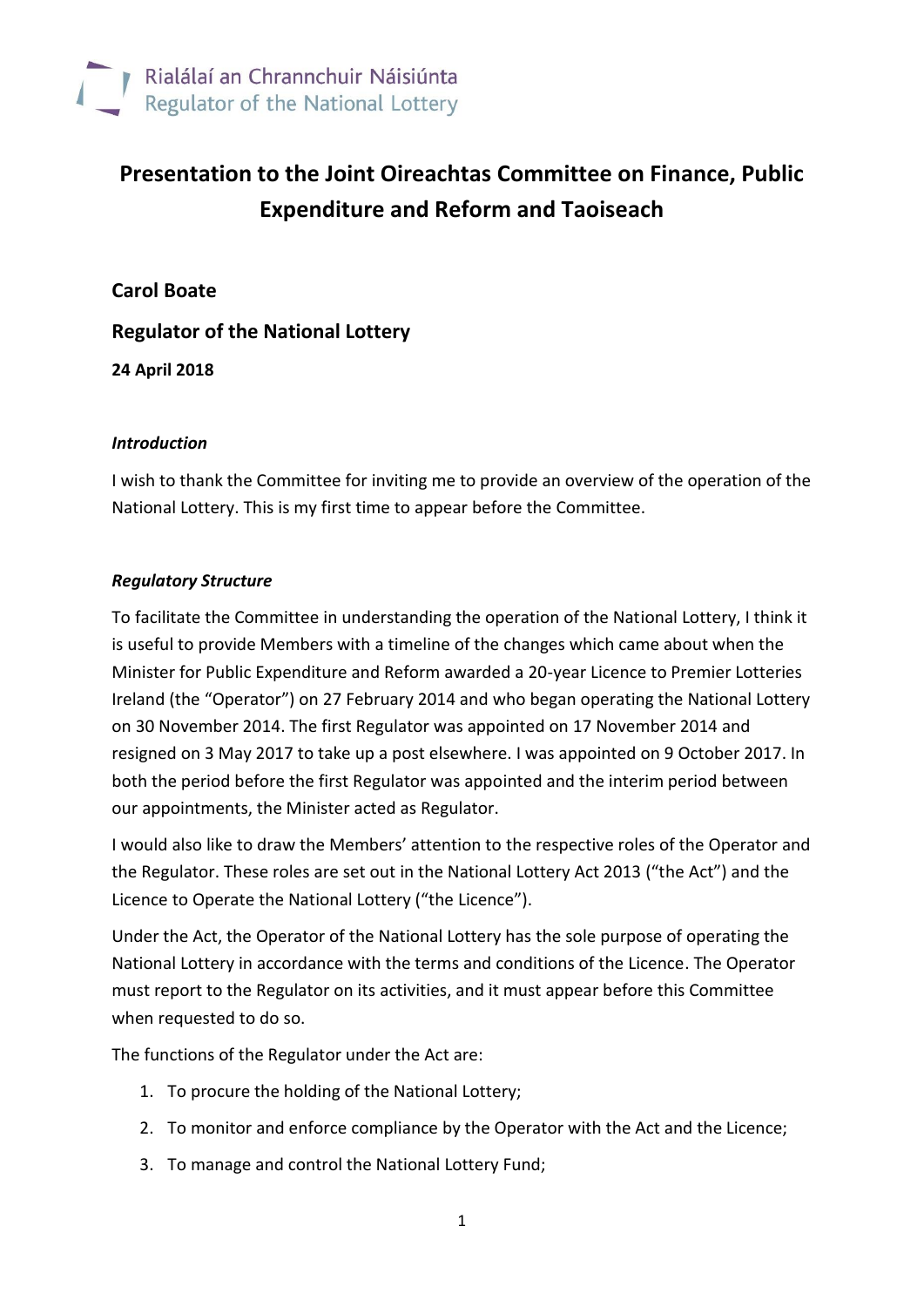- 4. To consider for approval certain matters relating to the National Lottery, including schemes for National Lottery games; and
- 5. To exercise the enforcement rights of any trademark of the National Lottery.

The Regulator must exercise these functions with the objectives of ensuring the probity and long-term sustainability of the National Lottery, that the interests of participants are protected, and, subject to those objectives being met, maximise returns for good causes.

Thus, the regulatory role centres around ensuring that the requirements of the Act and the Licence are being met – with statutory powers to support this. Some aspects of the operation of the National Lottery require regulatory approval in advance and I have statutory powers to investigate any apparent breaches. Where an operational matter does not require approval and is not a breach of the Licence, it is entirely a matter for the Operator.

The Office of the Regulator of the National Lottery is staffed with relevant expertise to support its functions. This includes expertise in accounting, audit, law, psychology, data analysis, risk management and regulation. I am trained in regulatory governance and have a background in regulating for effective competition and consumer protection. I am joined today by the Deputy Regulator and Head of Audit and Finance, Mr Derek Donohoe, who was previously a partner in a leading Irish accountancy practice with significant experience of auditing, forensic accounting, corporate governance, and compliance.

## *Oversight of the Operator*

In order to monitor and enforce compliance by the Operator, my Office has a range of information gathering mechanisms in place. These include:

- 1. 31 different regular reports from the Operator;
- 2. Real time access to data from the Operator's business systems;
- 3. Regular meetings with the Operator;
- 4. Oversight of the processes and controls applied by the Operator;
- 5. Monitoring the marketing and PR activities of the Operator;
- 6. Other proactive reviews, investigations, and requests for reports or information on specific matters.

The information we glean from these monitoring activities is combined with my powers under the Act and a risk-based approach to ensuring compliance.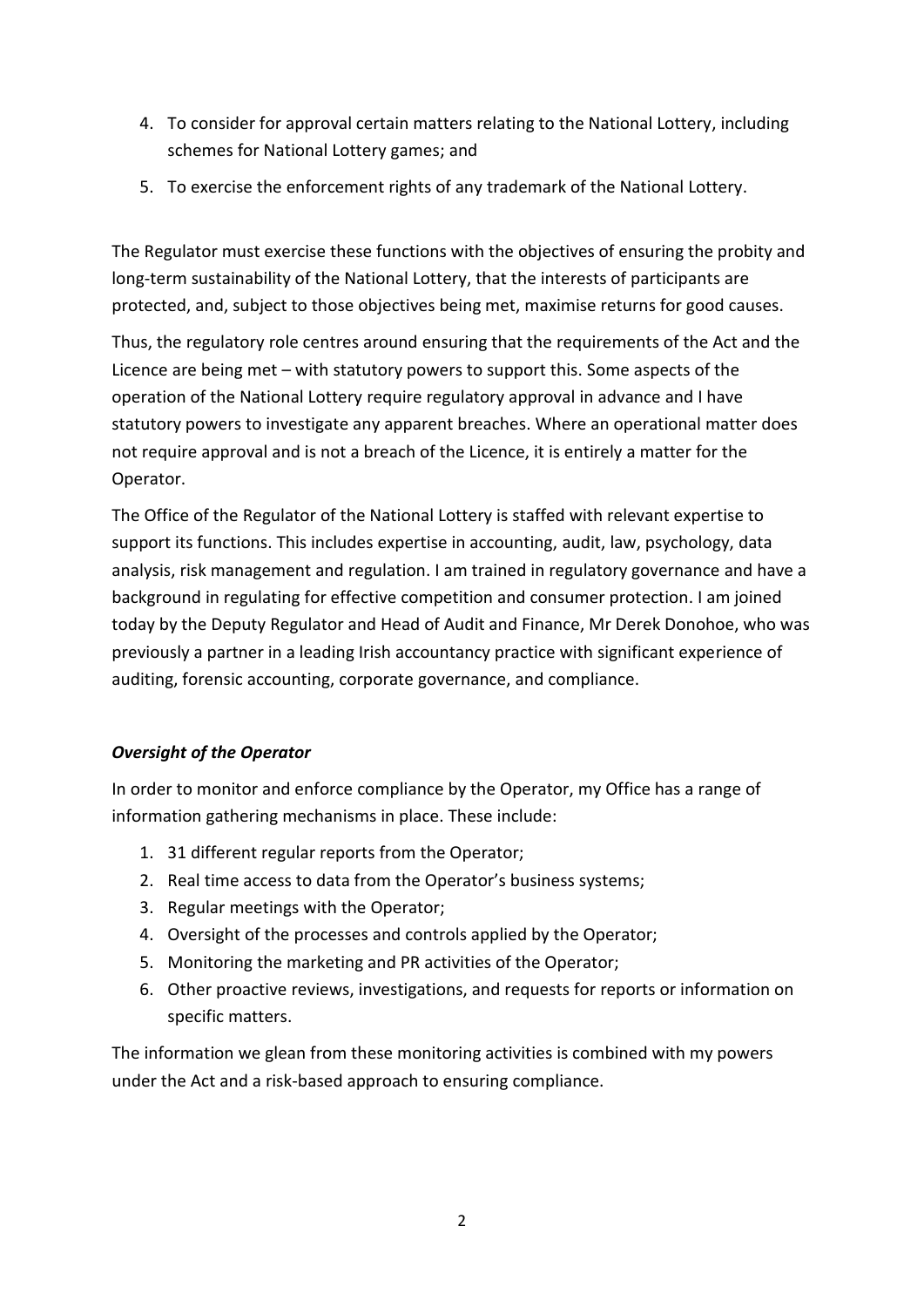#### *Proposals from the Operator*

A range of the Operator's activities require the written approval or consent of the Regulator. These include: new lottery games, new service providers, and changes to Codes of Practice for Sales, Advertising and Promotion, Participant Relations and Employee Vetting.

Every request for approval or consent is scrutinised to assess whether it complies with the Act and the Licence. Each assessment will involve a wide range of aspects of the request and of the Licence.

Where the Regulator is not satisfied that a request is compliant, the Operator may be asked for further information or explanation. Often the Operator submits an amended proposal or an explanation that removes any concern and the request is ultimately approved. If the Operator is unable to address the concerns, at least within the required time limit, the request is rejected or withdrawn.

In total, since the commencement of the Licence, the Regulator has received 113 requests from the Operator that have been considered and concluded. Ultimately, 87 were approved, 19 were rejected, and 7 were withdrawn. I have attached to this presentation an up-to-date list of all these requests.

## *The National Lottery Fund*

A key function of the Regulator is to manage and control the National Lottery Fund.

Every week we thoroughly review detailed financial reports from the Operator and receive and disburse funds appropriately. We can cross reference these weekly reports with both the real time access we have to the Operator's systems and other reports we receive. The Fund is audited annually by the Comptroller and Auditor General.

Under the Licence, prizes must, on average across the portfolio of National Lottery games, be at least 50% of sales. The amount allocated to Good Causes is 65% of the difference between sales (net of the retailer's commission and any free ticket prizes) and prizes.

Returns to good causes have increased each year since the start of the Licence. In 2017, over €226m was transferred for Good Causes (2016: €218.9m [€7m of which related to sales in previous years]. 2015: €193.3m).